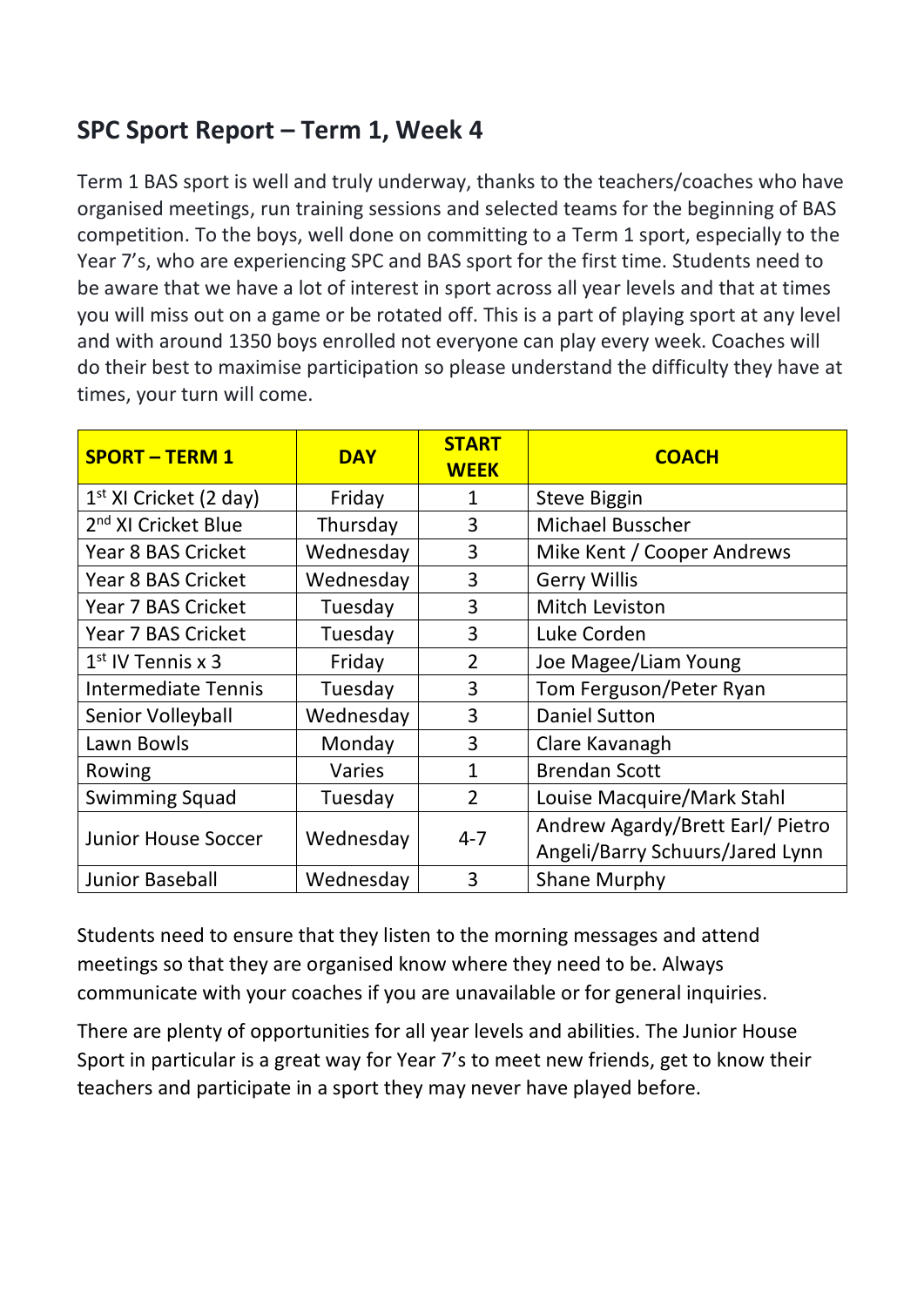### **Lawn Bowls**

#### **Round 1- SPC 40 shots def Damascus 14 shots**

Team 1: Oscar Jones (skip), James Molloy (second), Damascus fill-in (lead) won 20-6

Team 2: Josh Chandler (skip), Deegan Willingham (second), Rohan Hodge (lead) won 20-8

## **Rowing**

SPC rowing is seeing a resurgence of form leading into the head of the lake regatta on Sunday. At the Geelong College Regatta on St Pats claimed wins in 7 of the 9 Finals entered. With a clean sweep of the Year 10 races.

The open first crew travelled to Sydney for the NSW State Championships.

The crew rowed a solid race to finish a close 2nd behind Shore in the school 4 championship final. The crew also competed in the Men's U19 four finishing 4th in the final, being the best of the school crews entered.

# **Cricket**

#### **1 st XI – 2 Day (Round 1)**

In round 1 of the BAS 2 Day competition St Patrick's College won the toss and elected to bat against Ballarat Grammar on Main Oval.

The Final Score for St Patrick's College was 9/195.

Unfortunately, the game was unable to be finished due to a wash out in Day 2 of the competition.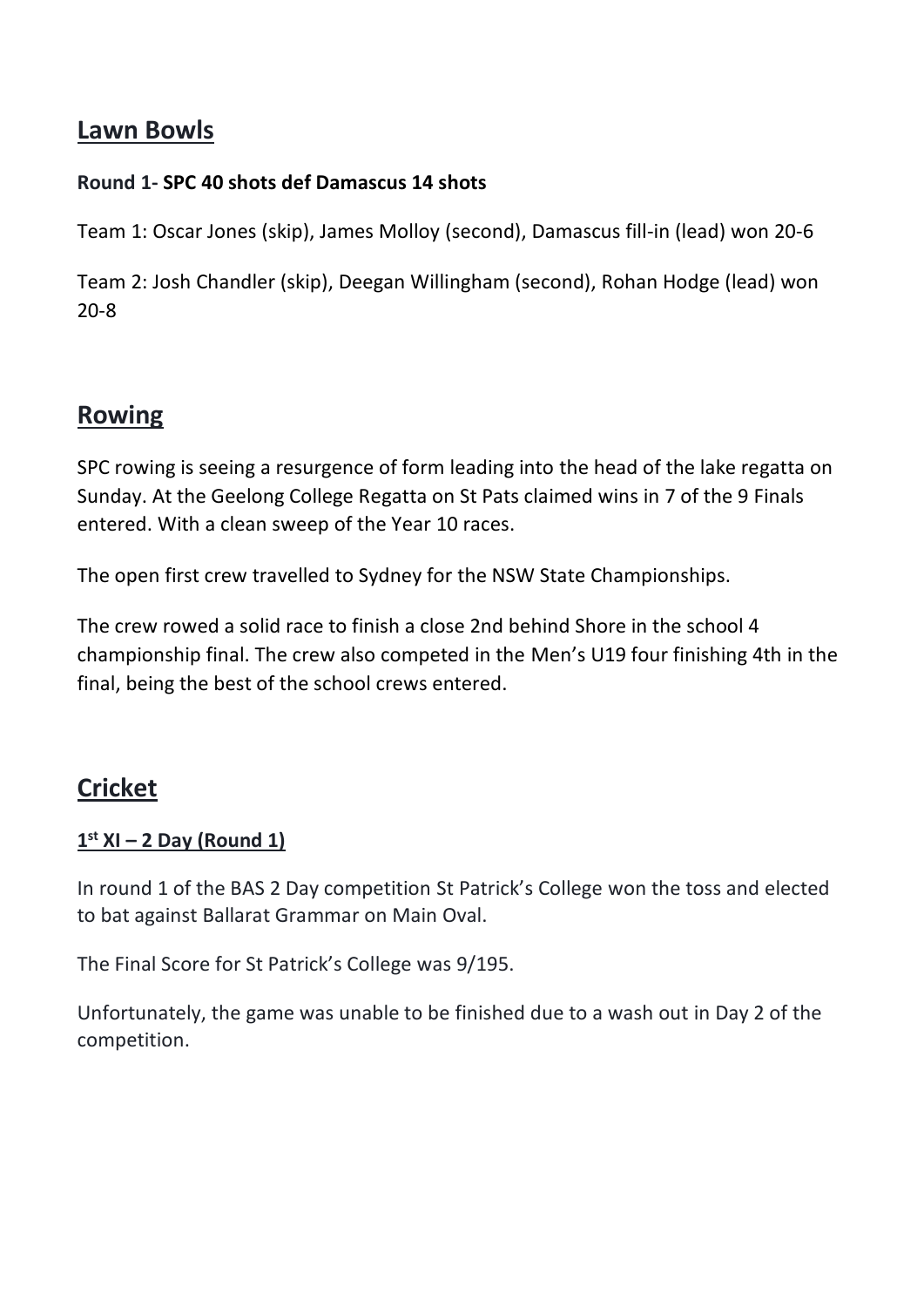#### **2 nd XI Cricket**

SPC Blue 5/165 defeated Ballarat Clarendon College 10/85

In the first real game of cricket since the Christmas break, due to Damascus College being unable to field a side, SPC Blue came up against long-time rivals BCC. Batting first SPC Blue were able to constantly keep their score ticking over with a combination of well placed singles and doubles and some displays of both very hard and enormous hitting to record a very creditable 5/165 off our 20 allocated overs. With BCC requiring far more than a run a ball our bowlers were afforded some extra pressure to put the BCC batsmen under the microscope to see what 20/20 talent they possessed. Similar to our batting effort where we were consistently turning the batsmen over and creating score, our bowlers were constantly claiming wickets and never allowing the BCC batsmen to get well set at the crease and score any runs without being challenged by some very tight bowling with great support from our fielders.

Batting wise our top scores were Riley Huxtable 86 N/O, Isaac Hucker 23 and Riley Fisher 16; whist bowling wise our chief wicket takers were Riley Huxtable 3/16 , Ryan Carton 2/16 , Riley Fisher 1/6 , Isaac Hucker 1/7 and Ethan Postlethwaite 1/9 .

This week we play Ballarat Grammar at Ballarat Grammar and I am very much looking forward to seeing SPC Blue finish on top of the BAS Second XI ladder undefeated for the 2019/2020 Season.

Mr Busscher

SPC Blue Coach

## **SPC Athletics**

The SPC Athletics Carnival will be held on Wednesday, March 18 here at the College. The House Assembly sign-ups will be on Tuesday, February 25. After the completion of the SPC Carnival, other BAS Athletics inquiries can be directed to John Richards (Coordinator of Athletics) or myself.